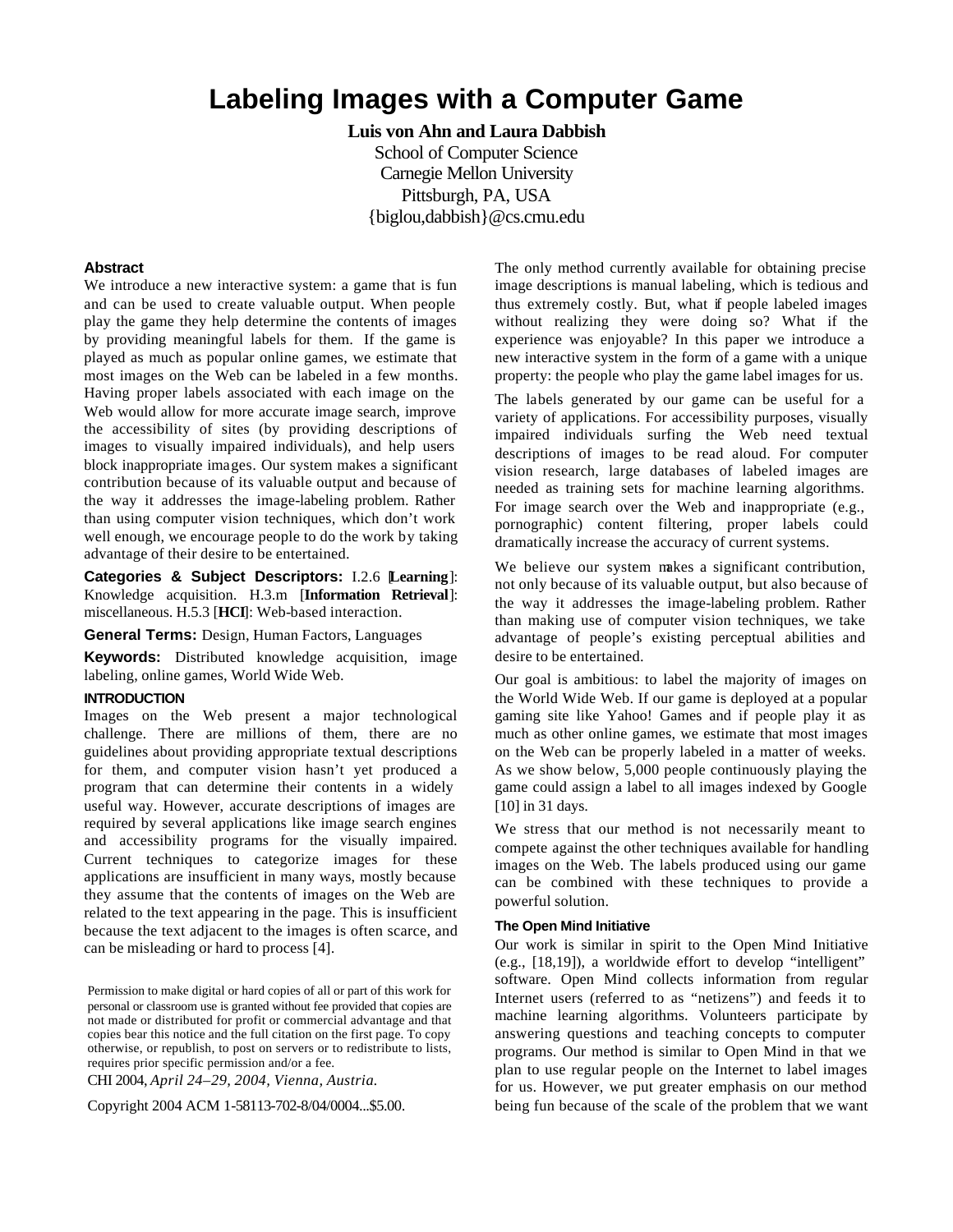to solve. We don't expect volunteers to label all images on the Web for us: we expect all images to be labeled because people want to play our game.

# **GENERAL DESCRIPTION OF THE SYSTEM**

We call our system "the ESP game" for reasons that will become apparent as the description progresses. The game is played by two partners and is meant to be played online by a large number of pairs at once. Partners are randomly assigned from among all the people playing the game. Players are not told whom their partners are, nor are they allowed to communicate with their partners. The only thing partners have in common is an image they can both see.

From the player's perspective, the goal of the ESP game is to guess what their partner is typing for each image. Once both players have typed the same string, they move on to the next image (both player's don't have to type the string *at the same time,* but each must type the same string at some point while the image is on the screen). We call the process of typing the same string "agreeing on an image" (see Figure 1).





Player 1 guesses: purse Player 1 guesses: bag Player 1 guesses: brown

Success! Agreement on "purse"

Player 2 guesses: handbag

Player 2 guesses: purse Success! Agreement on "purse"

## **Figure 1. Partners agreeing on an image. Neither of them can see the other's guesses.**

Partners strive to agree on as many images as they can in 2.5 minutes. Every time two partners agree on an image, they get a certain number of points. If they agree on 15 images they get a large number of bonus points. The thermometer at the bottom of the screen (see Figure 2) indicates the number of images that the partners have agreed on. By providing players with points for each image and bonus points for completing a set of images, we reinforce their incremental success in the game and thus encourage them to continue playing. Players can also choose to pass or opt out on difficult images. If a player clicks the pass button, a message is generated on their partner's screen; a pair cannot pass on an image until both have hit the pass button.

Since the players can't communicate and don't know anything about each other, the easiest way for both players to type the same string is by typing something related to the common image. Notice, however, that the game doesn't ask the players to describe the image: all they are told is that they have to "think like each other" and type the same string (thus the name "ESP"). *It turns out that the string on*  *which the two players agree is typically a good label for the image,* as we will discuss in our evaluation section.



**Figure 2. The ESP Game**. **Players try to "agree" on as many images as they can in 2.5 minutes. The thermometer at the bottom measures how many images partners have agreed on.**

## **Taboo Words**

A key element of the game is the use of taboo words associated with each image, or words that the players are not allowed to enter as a guess (see Figure 2). These words will usually be related to the image and make the game harder because they can be words that players commonly use as guesses. Imagine if the taboo words for the image in Figure 1 were "purse", "bag", "brown" and "handbag"; how would you then agree on that image?

Taboo words are obtained from the game itself. The first time an image is used in the game, it will have no taboo words. If the image is ever used again, it will have one taboo word: the word that resulted from the previous agreement. The next time the image is used, it will have two taboo words, and so on. (The current implementation of the game displays up to six different taboo words.)

Players are not allowed to type an image's taboo words, nor can they type singulars, plurals or phrases containing the taboo words. The rationale behind taboo words is that often the initial labels agreed upon for an image are the most general ones (like "man" or "picture"), and by ruling those out the players will enter guesses that are more specific. Additionally, taboo words guarantee that each image will get many *different* labels associated with it.

# **Labels and Good Label Threshold**

The words that we use as labels for images are the ones that players agree on. Although there is additional information that could be utilized (i.e., all other guesses that the players enter), for the purposes of this paper such information will be ignored. We use only words that players agree on to ensure the quality of the labels: agreement by a pair of independent players implies that the label is probably meaningful. In fact, since these labels come from different people, they have the potential of being more robust and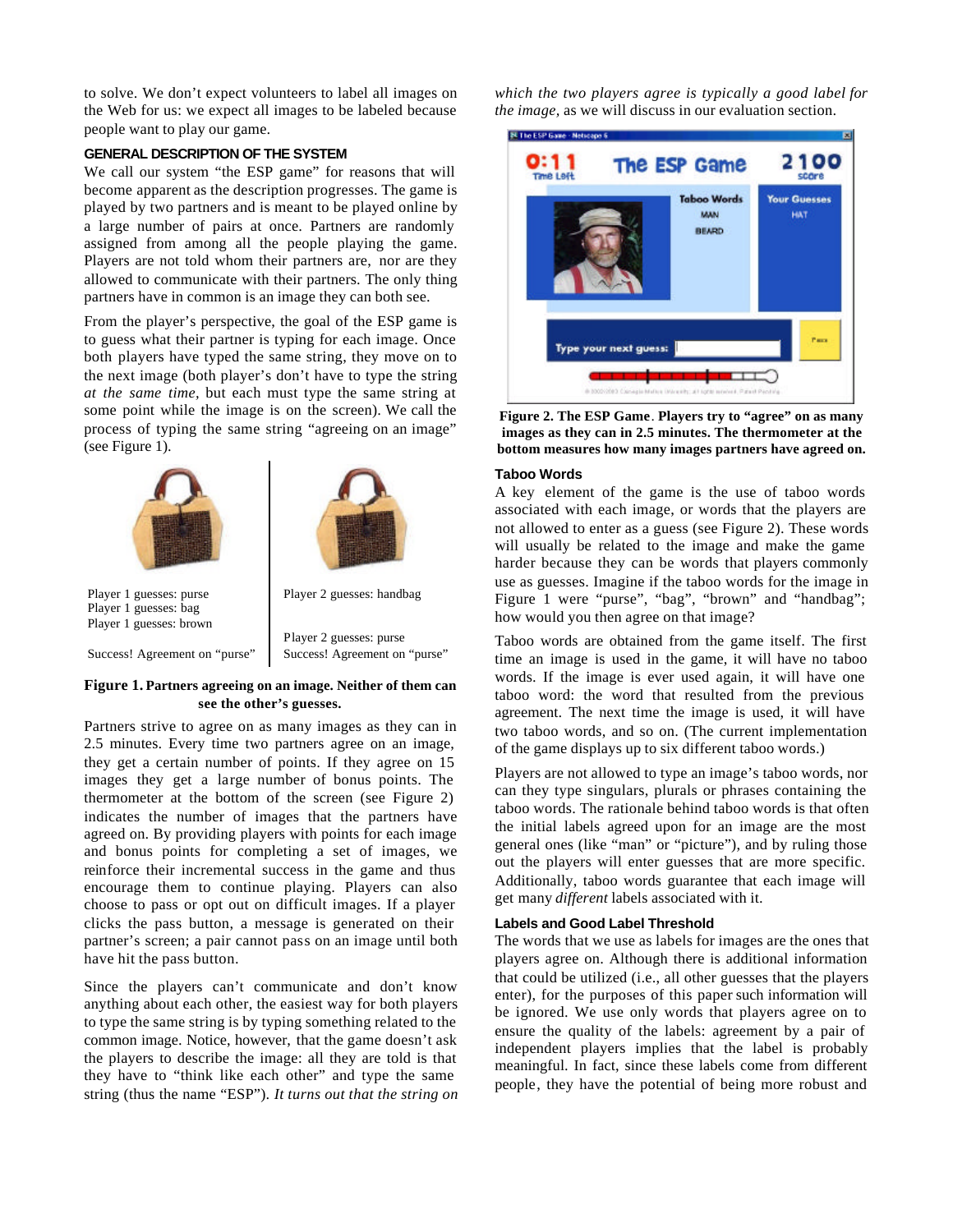descriptive than labels that an individual indexer would have assigned [15].

To increase the probability that a label for a particular image is meaningful, we utilize a *good label threshold*. This means that before a label is attached to the image and used as a taboo word, it must have been agreed upon by at least X number of pairs, where X is the threshold. The threshold can be lenient and extremely low  $(X=1)$ , one pair agreeing makes a label acceptable) or strict and high  $(X=40,$  forty pairs must have agreed on that label before it is attached to the image and made a taboo word).

# **When is an Image "Done"?**

As a particular image passes through the ESP game multiple times, it will accumulate several labels that people have agreed upon. The question is, at what point is an image considered to have been completely labeled and thus no longer used in the game? Our answer to this question is to remove an image from the game when it is no longer enjoyable to guess its contents with a partner. This will occur when a particular image has acquired an extensive list of taboo words, such that pairs are unable to agree on new labels and consistently ask their partners to pass on the image. Repeated passing notifies the system that an image should no longer be used for the game at that point in time. (Repeated passing might also indicate that the image is too complex to be used in the game, in which case the image should also be removed.)

Fully labeled images are re-inserted into the game when several months have passed because the meaning of the images may have changed due to maturation effects. The English language changes over time, as do other languages [20]. We want to capture the labels appropriate to an image, and thus if the language referring to that image changes over time, so should our labels. In addition to changes in language, cultural changes may occur since a particular image has last been labeled. Thus a picture of something or someone that was labeled as "cool" or "great" six months prior may no longer be considered to be so. For example, an image of Michael Jackson twenty years ago might have been labeled as "superstar" whereas today it might be labeled as "criminal."

#### **IMPLEMENTATION AND OTHER DETAILS**

The current version of the game is implemented as a Java applet and can be played at http://www.espgame.org. The applet connects to a centralized *game server*, which is responsible for the following: pairing up the players, providing each pair with a set of 15 different images and their corresponding taboo words, comparing the players' guesses (currently, guesses can only be 13 characters long), and storing all the information. The game server starts a game every 30 seconds: when a new player logs in, it waits until the next 30-second boundary to pair them with another player and start their game. This is done to make sure that players get paired at random and cannot cheat by logging in at the same time as their friends.

The current implementation is complete except that only 350,000 images are available for playing (rather than all images on the Web). We currently use a good label threshold of X=1.

## **Pre-Recorded Game Play**

Our implementation does not require two people to be playing at the same time: a single person can play with a pre-recorded set of actions as their "partner." This set of actions is recorded from an earlier game session involving two people. For each image in the eralier session, every guess of each partner is recorded, along with timing information. We refer to the set of pre-recorded actions as the "bot." Having pre-recorded game play is especially useful when the game is still gaining popularity. When there are few players, only a single person will usually be playing the game at a time.

Notice that pre-recorded game play does not necessarily stop the labeling process. If the single player and the bot agree on the label that was agreed on when the actions were recorded, we can increase our confidence regarding that label. If the single player and the bot match on another word, we get a brand new label.

#### **Cheating**

It is imperative that partners not be able to communicate with each other; otherwise agreeing on an image would be trivial. Similarly, players could cheat by being partnered with themselves or by agreeing on a unified strategy (for instance, a large group of players could agree to type "a" on every image; this could be achieved by posting this strategy on a popular website). The current implementation has several mechanisms in place to counter such cheating.

Notice first that no form of cheating is very likely: the game is meant to be played by hundreds, if not thousands, of people at once, most of which will be in distributed locations. Since players are randomly paired, they will have no information about who their partner is, and they will have no way to previously agree on a strategy. The probability of two cheaters using the same strategy being paired together should be low.

That being said, several additional steps are taken to minimize cheating. First, IP addresses of players are recorded and must be different from that of their partner to make it dfficult for players to be paired with themselves. Second, to counter global agreement of a strategy (e.g., "let's all type 'a' for every image"), we use pre-recorded game-play. If a massive agreement strategy is detected, inserting a large number of bots acting out pre-recorded sets of actions will make cheating impossible. Once people realize that the massive agreement strategy doesn't work, they should stop using it and we can lessen the use of prerecorded game play. Massive global agreement of a strategy can be easily detected by measuring the average time in which players are agreeing on images: a sharp decrease in this average time should indicate massive agreement on a strategy.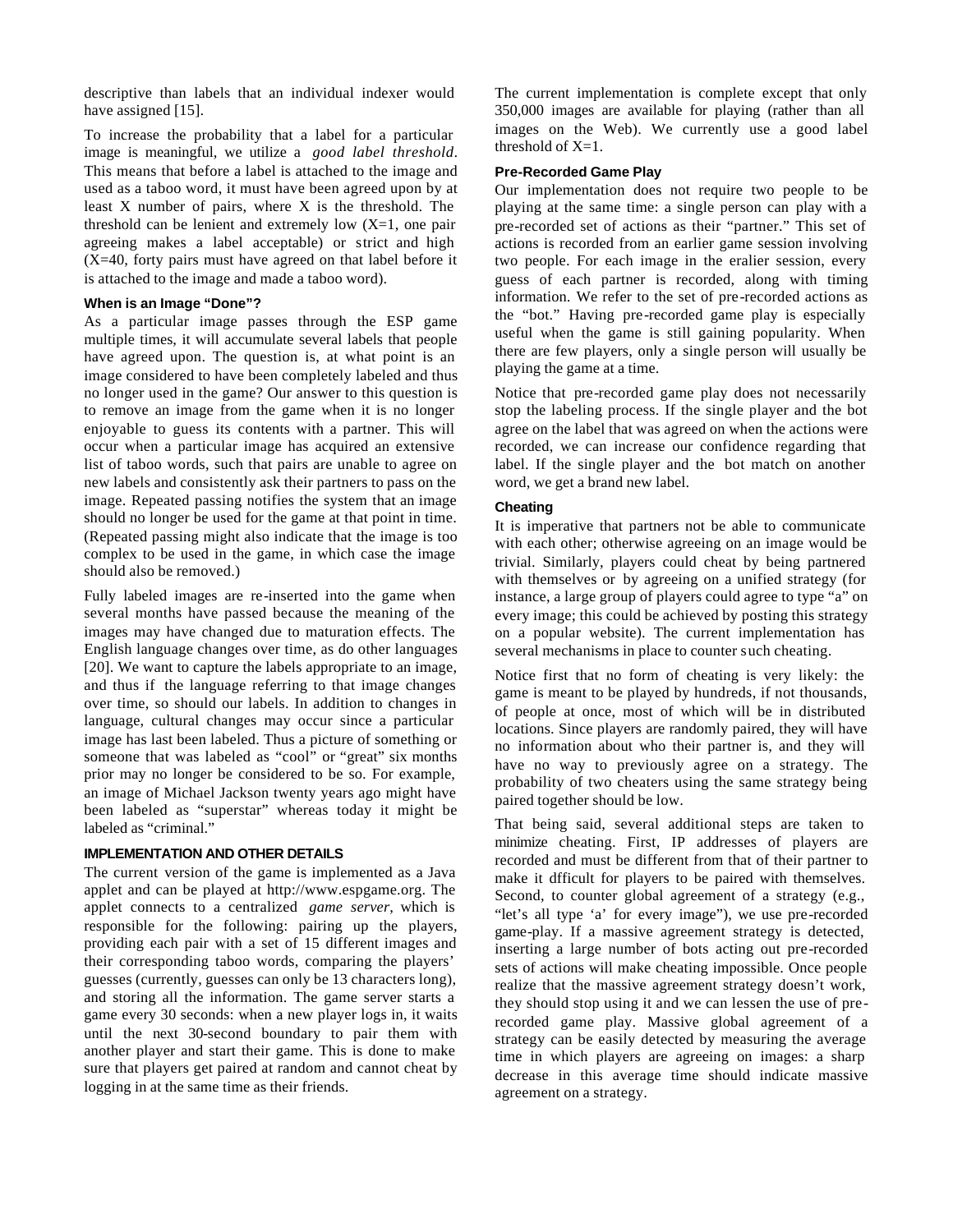An alternative mechanism to prevent an agreement strategy is to enforce taboo words across an entire session. A pair's answer to an image could become a taboo word for the duration of their session together. This, coupled with a good label threshold greater than one  $(X > 1)$  would also prevent global agreement of a strategy from corrupting our labels. If the strategy was to always type "a" for each image, it would only work for the first image in a session, as "a" would become a taboo word for the rest of the session. If the strategy was something more complicated, like "type 'one' for the first image, 'two' for the second, etc", then the labels couldn't be corrupted because of the good label threshold: in order for "one" to become a label for a certain image, the image would have to occur X times as the first image in games played by cheaters using the same strategy.

We also remark that some amount of cheating is acceptable for certain applications of our labels. In the case of image search, for instance, we expect to see an improvement over the current techniques even if some of the labels are meaningless. The current techniques, which associate most of the text on a website to each image, generate several inappropriate labels.

# **Selecting the Images**

We believe that the choice of images used by the ESP game makes a difference in the player's experience. The game would be less entertaining if all the images were chosen from a single site and were all extremely similar.

A basic strategy for picking the images is to select them at random from the Web using a small amount of filtering. This is the strategy employed in the current implementation of the game, except for two minor differences. First, once an image is randomly chosen from the Web, we reintroduce it into the game several times until it is fully labeled. Second, rather than picking the images from the Web in an online fashion, we collected 350,000 images in advance and are waiting until those are fully labeled to start with the whole Web. The images were chosen using "Random Bounce Me" [16], a website that selects a page at random from the Google database [10]. "Random Bounce Me" was queried repeatedly, each time collecting all JPEG and GIF images in the random page, except for images that did not fit our criteria: blank images, images that consist of a single color, images that are smaller than 20 pixels on either dimension, and images with an aspect ratio greater than 4.5 or smaller than 1 / 4.5. This process was repeated until 350,000 images were collected. The images were then rescaled to fit the game applet.

## **Spelling**

The game server is equipped with a 73,000-word English dictionary that alerts players when they have misspelled a word. It does so by displaying the misspelled word in yellow rather than in white in the "Your Guesses" area (Figure 2). This is useful when one of the players doesn't know how to spell a word, or makes a typing mistake.

## **Extension: Context-Specific Labels**

Presenting images randomly selected from the Web to a wide-ranging audience is likely to result in labels that are general. There might be more specific labels for some images, which could be obtained if the correct population of users was doing the labeling. For example, when presented with pictures of faculty members at a certain university, the average ESP game player might enter general words such as man, woman, person, etc. However, if the users playing the ESP game were all students at that university, they might input faculty member names.

In order to generate these kinds of specific labels for certain categories of images, we suggest the usage of "theme rooms" for the ESP game. These more specific theme rooms can be accessed by those who wish to play the ESP game using only certain types of images. Some players might want images from certain domains or with specific types of content (e.g., images of paintings). Images for these theme rooms can be obtained using either Web directories or the labels generated during the "general category" ESP game. The labels generated in such theme rooms are likely to be more specific and thus more appropriate for certain applications. In the "art" theme room, for instance, images of paintings could be labeled with the name of their creator, their title, and maybe even the year in which they were made.

Notice, however, that proper general labels will already provide a vast improvement for many applications. For the visually impaired, for example, knowing than an image has a man in it is better than not knowing anything about it. The current version of the game implements the "general category" ESP game.

# **Inappropriate Content**

A small percentage of images on the Web are inappropriate for children (e.g., pornography). This means that the "general category" ESP game may also be inappropriate for children. Our suggested solution to this problem uses theme rooms as described above: children would only be allowed to play the "children's version" of the game. This version would obtain its images from the general category ESP game. Only images that have obtained a certain number of labels can be used in the children's version; all of the labels for these images must be "safe." To be more rigorous, we can combine this with text-based filtering. Images coming from web pages containing inappropriate words, etc., would not be allowed. We believe these strategies would prevent inappropriate images from reaching the children's version. Notice also that the percentage of freely accessible images on the Web that are pornographic is small (the exact percentage of such images is hard to estimate, and varies depending on the source). Our game only displays images that are freely accessible.

# **EVALUATION**

We present data supporting our claims that people will want to play the ESP game and that the labels it produces are useful. In general it is difficult to predict if a game will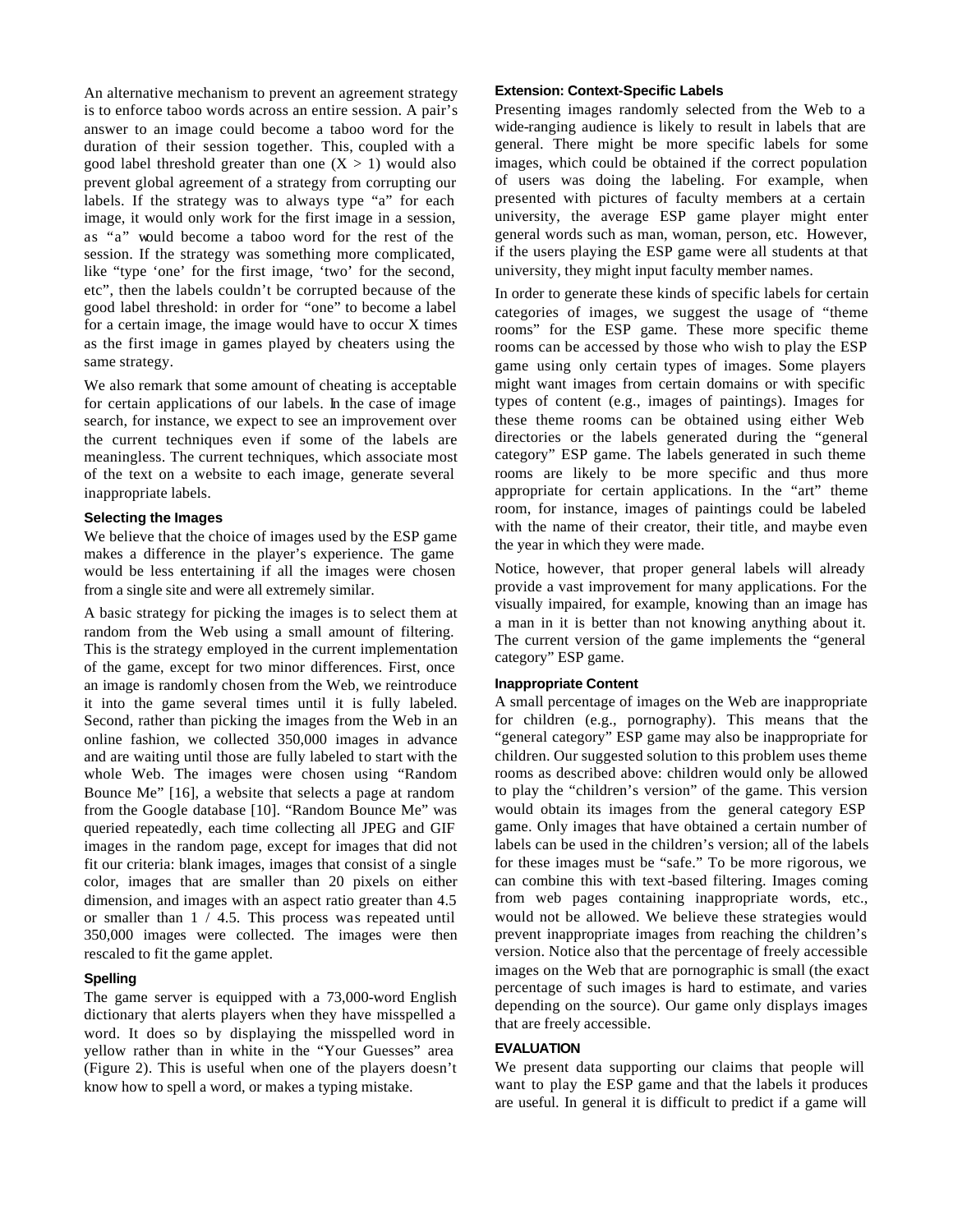become popular. One approach, which we followed early on, is to ask participants a series of questions regarding how much they enjoyed playing the game. Our data were extremely positive, but we follow a different approach in this paper: we present usage statistics from arbitrary people playing our game on the Web.

We also present evidence that the labels produced using the game are useful descriptions of the images. It's not the case that players *must* input words describing the images: players are never asked to describe anything. We show, however, that players do input words describing the images. To do so, we present the results of searching for randomly chosen keywords and show that the proportion of appropriate images when searching using the labels generated by the game is extremely high. In addition, we present the results of a study that compares the labels generated using the game to labels generated by participants that were asked to describe the images.

# **Usage Statistics**

For the past four months we have been running the ESP game over the Web, allowing independent users to sign up for accounts and play the game. The game was first posted on the website on August 9 of 2003 and the statistics here presented are for the four-month period ending on December 10. A total of 13,630 people played the game during this time, generating 1,271,451 labels for 293,760 different images. Over 80% of the people played on more than one occasion (i.e., more than 80% of the people played on multiple dates). Furthermore, 33 people played more than 1,000 games (this is over 50 hours of playing!).

We believe these numbers provide evidence that the game is fun: almost 1.3 million labels were collected with only 13,630 players, some of whom spent over 50 hours playing the game!

# **Labeling Rate**

The usage statistics also allowed us to determine the rate at which images are labeled using the game. The average number of labels collected per minute by a pair of individuals is  $3.89$  (std. dev. = 0.69). At this rate,  $5,000$ people playing the ESP game 24 hours a day would label all images on Google (425,000,000 images) in 31 days. This would only associate one word to each image. In 6 months, 6 words could be associated to every image. Notice that this is a perfectly reasonable estimate: on a recent weekday afternoon, the authors found 107,000 people playing in Yahoo! Games [21], 115,000 in MSN's The Zone [12] and 121,000 in Pogo.com [8]. A typical game on these sites averages well over 5,000 people playing at any one time.

The time it takes players to agree on an image depends on the number of taboo words associated with the image. Our calculation of the labeling rate, however, is independent of the number of taboo words: every session of the game has roughly the same number of images with 0 taboo words, the same number of images with 1 taboo word, etc.

## **Quality of the Labels**

We provide evidence that players input appropriate labels for the images, even though their primary goal is to maximize their score. We show the results of three distinct evaluations. The first is a measure of precision when using the labels as search queries. The second compares the labels generated using the game to labels generated by experimental participants asked to describe the images. The third consists of asking experimental participants whether the labels generated using the game were appropriate with respect to the images.

#### *Search Precision*

We performed an evaluation similar to that in [11]: we examined the results of searching for all images associated to particular labels. To do so, we chose 10 labels at random from the set of all labels collected using the game. We chose from labels that occurred in more than 8 images.

Figure 3 shows the first 14 images having the label "car" associated with them: all of them contain cars or parts of cars. Similar results were obtained for the other 9 randomly chosen labels: dog, man, woman, stamp, Witherspoon (as in "Reese Witherspoon"), smiling, Alias (the TV show), cartoon, and green.



**Figure 3. The first 14 images that had the label "car" associated to them by the ESP game (some of them have been slightly cropped to fit the page better).**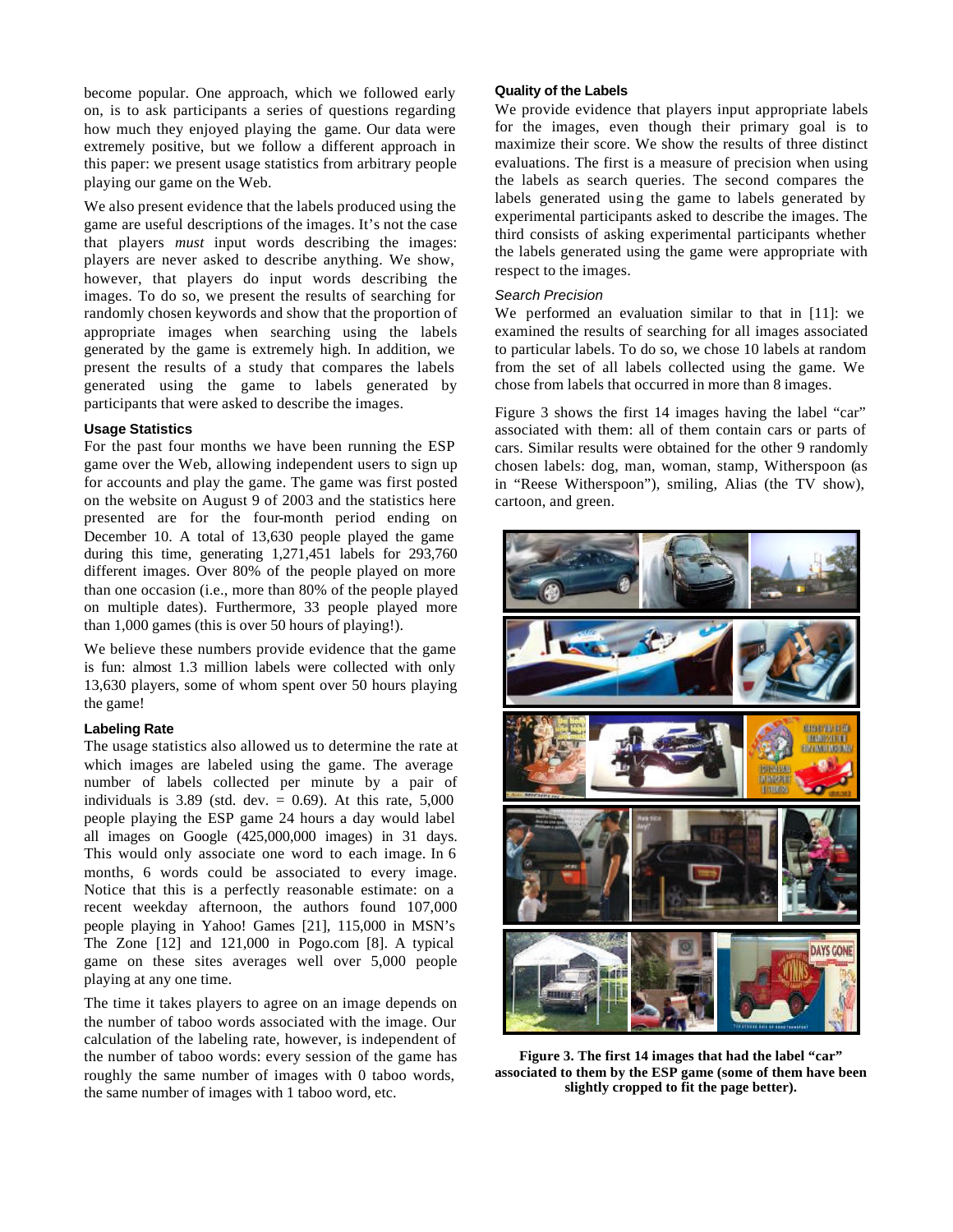All (100%) of the images retrieved made sense with respect to the test labels. In more technical terms, the *precision* of searching for images using our labels is extremely high. This should be surprising, given that the labels were collected not by asking players to enter search terms, but by recording their answers as they tried to maximize their score in the ESP game.

# *Comparison to Labels Generated by Participants Asked to Describe the Images*

To further determine whether the words that players agreed on were actually describing the image, we asked 15 participants to input word descriptions of images and we compared their descriptions to the labels generated by the game. The participants were between 20 and 25 years of age and had not played the game during the trial period.

## **Method**

Twenty images were chosen at random out of the first 1,023 images that had more than 5 labels associated to them by the game (1,023 is the number of images that had more than 5 labels associated to them at the time this experiment was performed). All 15 participants were presented with each of the 20 images in randomized order. For each image, the participant was asked to do the following:

Please type the six individual words that you feel best describe the contents of this image. Type one word per line below; words should be less than 13 characters.

### **Results**

The results indicate that indeed players of the ESP game were generating descriptions of the images. For all (100%) of the 20 images, at least 5 (83%) of the 6 labels produced by the game were covered by the participants (i.e., each of these labels was entered by at least one participant). Moreover, for all (100%) of the images, the three most common words entered by participants were contained among the labels produced by the game.

#### *Manual Assessment of the Labels*

In addition to the previous evaluations, we had 15 participants rate the quality of the labels generated using the game. The participants were chosen as independent raters because they had not played the ESP game. None of the participants of this evaluation took part in the previous one and vice-versa. Participants were 20 to 25 years of age.

#### **Method**

Twenty images were chosen at random out of the first 1,023 images that had more than 5 labels associated to them by the game. All 15 participants were presented with each of the 20 images in randomized order. For each image the participant was shown the first six words that were agreed on for that image during the game, as shown in Figure 4. For each of the 20 image-word sets they were asked to answer the following questions:

1. How many of the words above would you use in describing this image to someone who couldn't see it.

2. How many of the words have **nothing** to do with the image (i.e., you don't understand why they are listed with this image)?



**Dog Leash German Shepard Standing Canine**

**Figure 4. An image with all its labels.**

#### **Results**

For question 1, the mean was 5.105 words (std. dev. 1.0387), indicating that a majority (or 85%) of the words for each image would be useful in describing it. The mean for question 2 was 0.105 words (std. dev. 0.2529), indicating that for the most part subjects felt there were few (1.7%) if any labels that did not belong with each image.

# **PREVIOUS TECHNIQUES FOR PROCESSING IMAGES**

To this point, we have presented a method for labeling images on the Web and we have presented evidence that it does indeed produce high-quality labels. There are a variety of other techniques for processing images on the Web, all of which are different in nature from ours. We now survey the different techniques and contrast them with our method.

# **Computer Vision**

There has been considerable work in computer vision related to automatically labeling images. The most successful approaches *learn* from large databases of annotated images. Annotations typically refer to the contents of the image, and are fairly specific and comprehensive. Methods such as [2,3] cluster image representations and annotations to produce a joint distribution linking images and words. These methods can predict words for a given image by computing the words that have a high posterior probability given the image. Other methods attempt to combine large semantic text models with annotated image structures [7]. Though impressive, such algorithms based on learning don't work very well in general settings and work only marginally well in restricted settings. For example, the work described in [7] only gave reasonable results for 80 out of their 371 vocabulary words (their evaluation consisted of searching for images using the vocabulary words, and only 80 of the words resulted in reasonable images).

A different line of research attempts to find specific objects in images. [17], for instance, introduced a method to locate human faces in still photographs. These algorithms are typically accurate, but have not been developed for a wide range of objects. Additionally, combining algorithms for detecting specific objects into a single general-purpose classifier is a non-trivial task.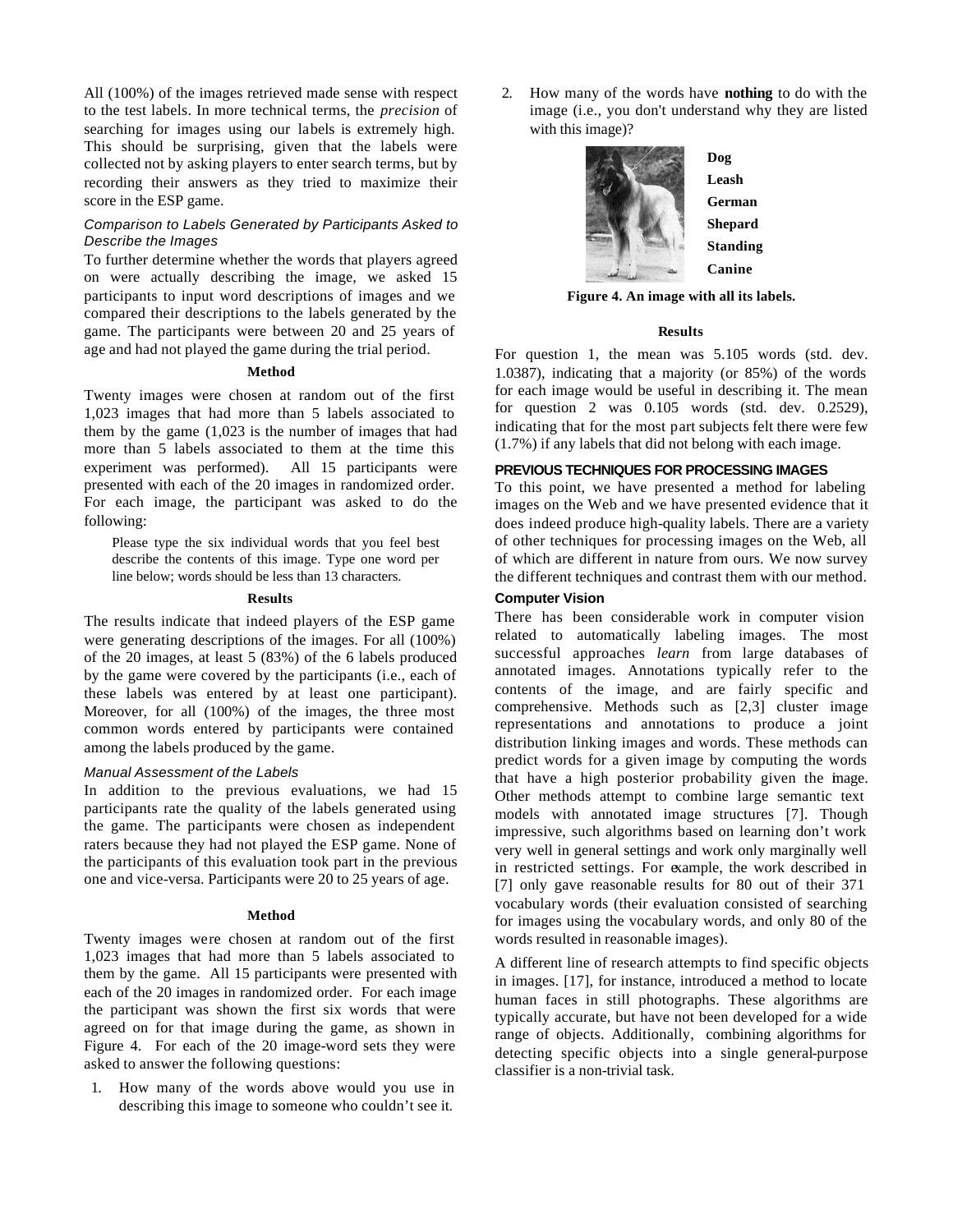The ESP game provides a possible solution to the imagelabeling problem, but having a computer program that can label images remains a more important goal. One application of the ESP game is in the creation of such a program: the limitations of the current computer vision techniques partly arise from the lack of large databases of annotated images. These databases could be constructed using methods similar to our game.

# **Image Search on the Web**

Finding effective methods to search and retrieve images on the Web has been a prevalent line of research, both academically ([5,11]) and in industry ([1,10]). Text-based image retrieval systems such as [1] annotate images with text derived from the HTML documents that display them. The text can include the caption of the image, text surrounding the image, the entire text of the containing page, the filename of the containing HTML document, and the filename of the image itself. More recent proposals such as [10,11] also make use of the link structure of the Web to assign "authority" values to the images. Images that come from more authoritative web pages (e.g., pages with higher PageRank [10]) are displayed before images coming from less authoritative pages. This improves the quality of the results by typically showing more relevant images first. Another possibility that has been explored involves combining text-based systems with computer vision techniques as in [5]. This approach allows different types of queries to be processed (e.g., similarity queries), but doesn't imply a significant improvement over the other approaches when it comes to standard text -based queries.

The fundamental limitation of current methods for image retrieval on the Web is the heavy use of text to determine the contents of images. Text adjacent to the images is often scarce, and can be misleading or hard to process [4]. Because of this, many queries return inapproprate results. Figure 5, for instance, illustrates an example of Google Image Search [10] returning a picture of a map of Chicago as the first result on the query "car."



**Figure 5. First result from Google Images on the query "car" (http://maps.uchicago.edu/directions/graphics/car.gif)**

We argue that our game can improve the quality of image retrieval systems by providing meaningful labels that are independent of the text contained in the web pages.

## **Inappropriate Content Filters**

Inappropriate content filters (e.g. [14]) attempt to block certain images from being displayed. Typically these filters try to block pornographic sites from reaching children at home or employees in the workplace. Since computer vision techniques for this purpose are not highly accurate

[9], content filters usually analyze the text inside web pages to determine whether they should be blocked.

Most filters are reasonably accurate, but have several flaws. First, they only work for a few languages and in most cases only work for pages in English. Second, they work poorly when the pages don't contain any "incriminating" text: e.g., a page with a nude image and nothing else in it would not be correctly identified. For this reason, in order to ensure that inappropriate content does not get posted, dating services and websites that allow users to post images have to hire people to look over every single picture to be posted. Third, content filters have to be constantly updated: imagine what would happen when a new porn star named Thumbelina comes out; suddenly every search for "Thumbelina" would return some pornography.

Google Image Search [10] offers a content filter (called SafeSearch), which attempts to block all inappropriate images from being displayed in their search results. At the time of writing this paper, a query for "interracial" returns several inappropriate images (and a more direct query like "wet tshirt" returns even more inappropriate results). We argue that having proper labels associated to each freely available image on the Web would improve content filtering technology.

#### **USING OUR LABELS**

This paper is primarily concerned with obtaining appropriate labels for images, and not with how these labels should be used. In the case of image search, building the labels into the current systems is not difficult, since they can be thought of as HTML captions or text appearing right next to the image. This naïve strategy would already signify an improvement over the current techniques, as these captions would provide more useful data to work with. More intelligent techniques could be conceived, such as assigning a higher weight to labels coming from the ESP game as opposed to regular HTML captions, or a numerical weight based on the "good label threshold". However, arriving at an optimal strategy for using the labels is outside the scope of this paper and is left as future work.

In the case of providing textual descriptions for the visually impaired, using the labels is slightly less trivial. Our game produces labels, not explanatory sentences. While keyword labels are perfect for certain applications such as image search, other applications such as accessibility would benefit more from explanatory sentences. Nevertheless, having meaningful labels associated to images for accessibility purposes is certainly better than having nothing. Today's screen-reading programs for the visually impaired use only image filenames and HTML captions when attempting to describe images on the Web — the majority of images on the Web, however, have no captions or have non-descriptive filenames [14]. We propose that all the labels collected using the game be available for use with screen readers and that users determine themselves how many labels they want to hear for every image. Again,